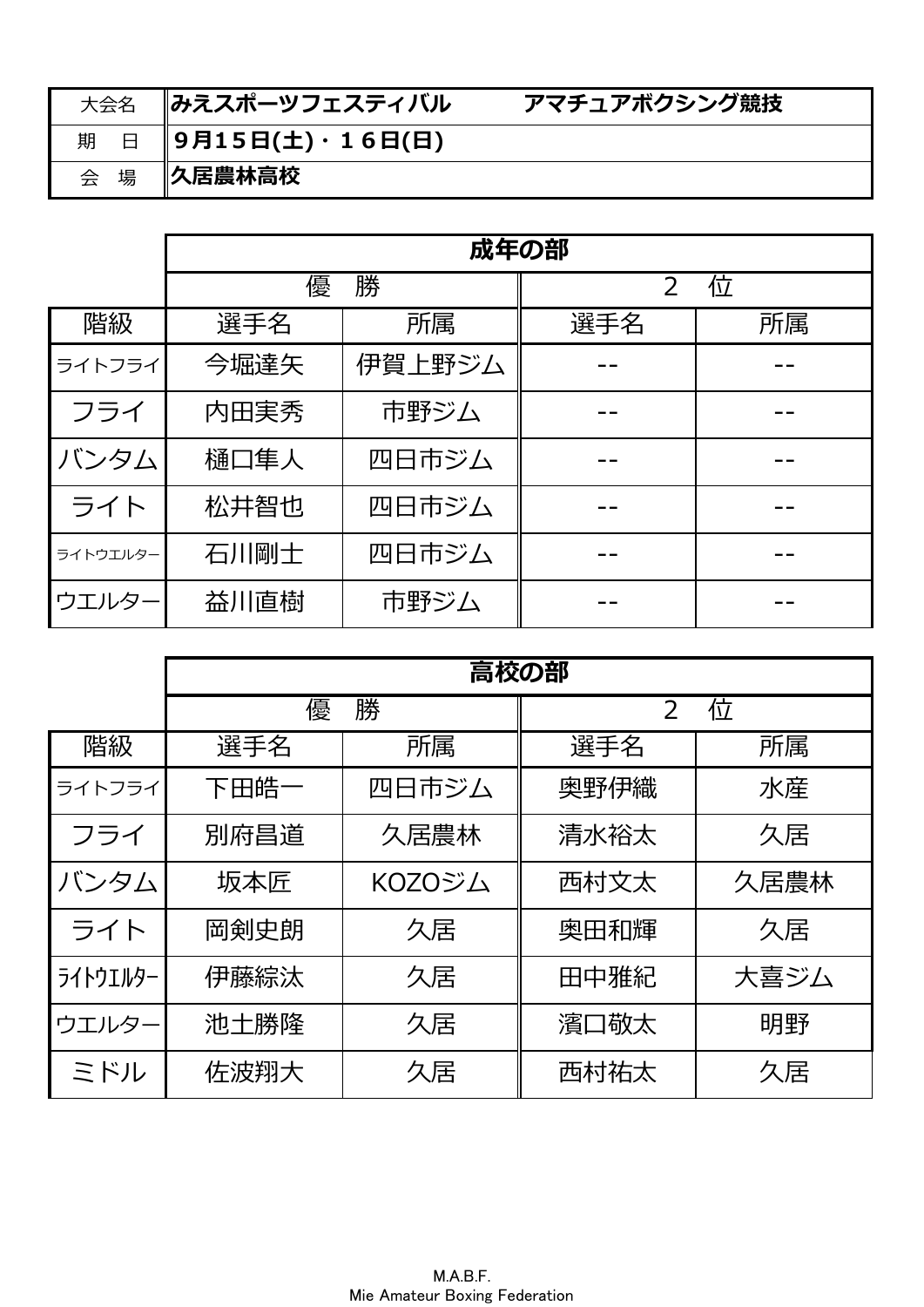| 大会名 | <b>∥みえスポーツフェスティバル</b> | アマチュアボクシング競技 |
|-----|-----------------------|--------------|
|     | 期 日 9月15日(土)・16日(日)   |              |
| 会 場 | <b> 久居農林高校</b>        |              |

|      | 幼年の部          |       |                     |       |  |  |  |  |
|------|---------------|-------|---------------------|-------|--|--|--|--|
|      | 優             | 勝     | 位<br>$\overline{2}$ |       |  |  |  |  |
| 階級   | 選手名           | 所属    | 選手名                 | 所属    |  |  |  |  |
| 40kg | 熱田魁人          | 四日市ジム | 伊藤聖悟                | 四日市ジム |  |  |  |  |
| 42kg | 長井佑聖          | ニイミジム |                     |       |  |  |  |  |
| 44kg | 四日市ジム<br>石田拓大 |       |                     |       |  |  |  |  |
| 46kg | 宇津輝           | 大喜ジム  | 堀口佳吾                | 四日市ジム |  |  |  |  |
| 48kg | 田中翔太          | 四日市ジム | 杉本宙                 | 四日市ジム |  |  |  |  |
| 54kg | 斉藤智樹          | 大喜ジム  |                     |       |  |  |  |  |

|        | 女子の部 |      |           |  |  |  |  |  |  |
|--------|------|------|-----------|--|--|--|--|--|--|
|        | 優    | 勝    |           |  |  |  |  |  |  |
| 階級     | 選手名  | 所属   | 所属<br>選手名 |  |  |  |  |  |  |
| ライトフライ | 岡友梨矢 | 久居   |           |  |  |  |  |  |  |
| フライ    | 長尾美穂 | 久居農林 |           |  |  |  |  |  |  |
| バンタム   | 中林弥生 | 久居   |           |  |  |  |  |  |  |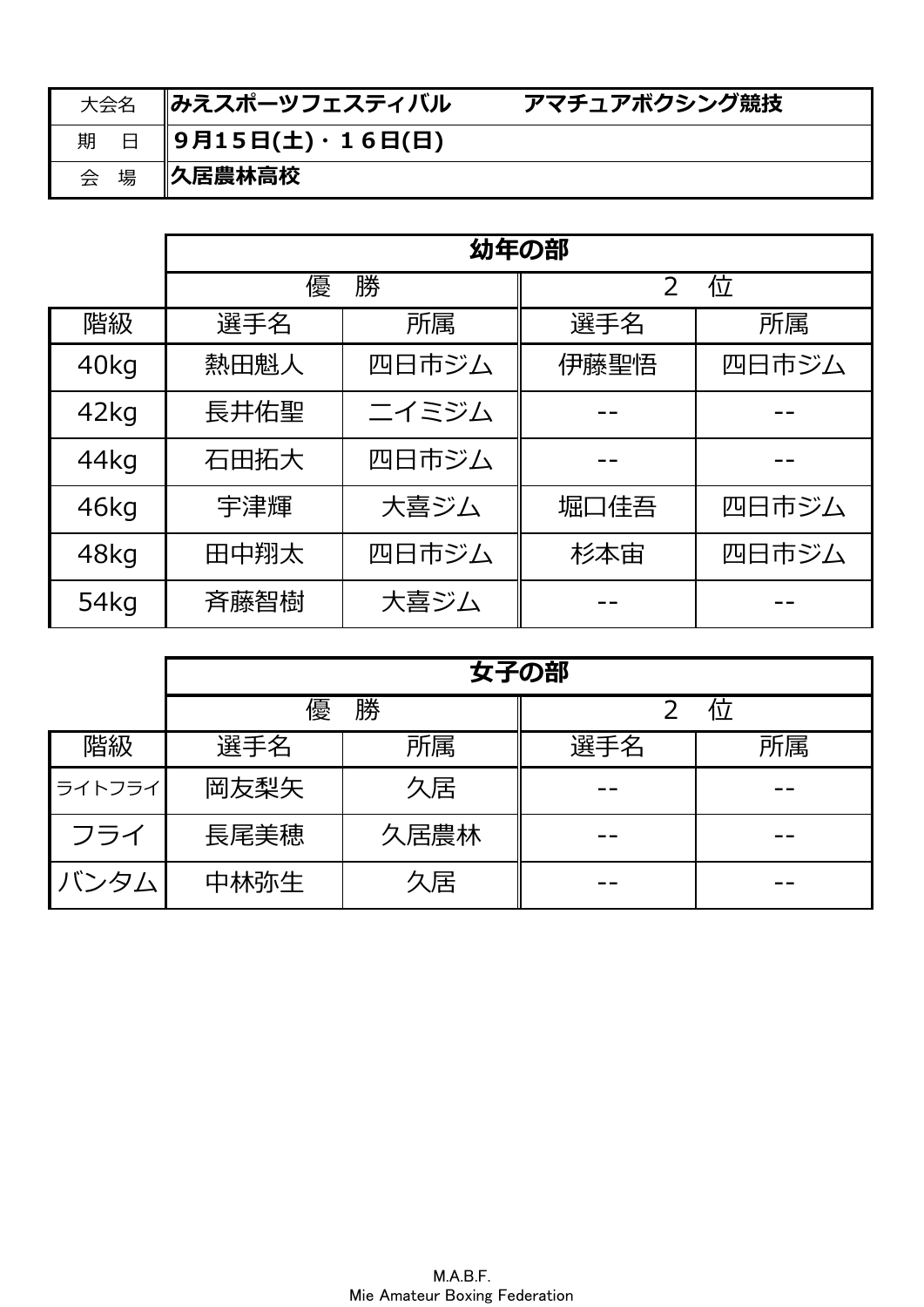## 大会名

# みえスポーツフェスティバル

会 場

#### 久居農林高校

期  $\boxminus$ 

## 9月15日(土)

|                | 階級<br>試合番号 |               | 赤コーナー |            | 勝敗区分               |            | 青コーナー |        |
|----------------|------------|---------------|-------|------------|--------------------|------------|-------|--------|
|                |            | 所属            | 選手名   |            |                    |            | 選手名   | 所属名    |
| $\mathbf{1}$   | B          | 明野            | 牛場拓   | $\times$   | Pts 1-6            | $\bigcirc$ | 若原大輔  | 久居     |
| $\overline{2}$ | <b>40k</b> | 四日市ジム         | 伊藤聖悟  | $\times$   | Pts 0-1            | $\bigcirc$ | 熱田魁人  | 四日市ジム  |
| 3              | 44k        | 四日市ジム         | 石田拓大  | $\times$   | RSC <sub>2R</sub>  | $\bigcirc$ | 長井佑聖  | ニイミジム  |
| $\overline{4}$ | 46k        | 四日市ジム         | 杉本宙   | $\times$   | Pts 4-5            | $\bigcirc$ | 宇津輝   | 大喜ジム   |
| 5              | 48k        | 四日市ジム         | 田中翔太  | $\circ$    | <b>Pts 9-2</b>     | $\times$   | 斉藤智樹  | 大喜ジム   |
| 6              | 46k        | 四日市ジム         | 堀口佳吾  | $\times$   | Pts $1-2$          | $\bigcirc$ | 松村泉   | 水産     |
| $\overline{7}$ | LF         | 久居農林          | 長尾美穂  | $\times$   | Pts 6-17           | $\bigcirc$ | 中林弥生  | 久居     |
| 8              | LF         | 四日市ジム         | 下田皓一  | $\circ$    | <b>Pts 3-0</b>     | $\times$   | 岡友梨矢  | 久居     |
| 9              | F          | 四日市ジム         | 宮森雄大  | $\times$   | Pts $4-(4)$        | $\bigcirc$ | 小林翼   | 久居     |
| 10             | F          | <b>KOZOジム</b> | 鈴木凱貴  | $\times$   | Pts $4-(4)$        | $\bigcirc$ | 清水裕太  | 久居     |
| 11             | F          | 久居農林          | 別府昌道  | $\bigcirc$ | Pts $6-0$          | $\times$   | 松井爽   | 松阪工    |
| 12             | F          | 久居農林          | 谷智弘   | $\bigcirc$ | Pts 6-2            | $\times$   | 奥野伊織  | 水産     |
| 13             | B          | 明野            | 渡部賢   | $\times$   | Pts 2-6            | $\bigcirc$ | 坂本匠   | KOZOジム |
| 14             | B          | 明野            | 北山勝登  | $\times$   | <b>RSC 1R1'11"</b> | $\bigcirc$ | 浜口凪   | 水産     |
| 15             | B          | 明野            | 佐々木龍星 | $\times$   | Pts 1-6            | $\bigcirc$ | 岡本翔馬  | 久居     |
| 16             | B          | 四日市ジム         | 永戸恋   | $\times$   | Pts 1-11           | $\bigcirc$ | 岡剣史朗  | 久居     |
| 17             | B          | ニイミジム         | 中村祐斗  | $\times$   | <b>RSC 1R2'00"</b> | $\bigcirc$ | 西村文太  | 久居農林   |
| 18             | B          | 四日市ジム         | 樋口隼人  | $\bigcirc$ | Pts 6-5            | $\times$   | 奥田和輝  | 久居     |
| 20             | Β          | 四日市ジム         | 石川剛士  | $\times$   | Pts 4-5            | $\bigcirc$ | 伊藤綜汰  | 久居     |
| 21             | L          | 四日市ジム         | 松井智也  | $\times$   | <b>Pts 4-7</b>     | $\bigcirc$ | 古市龍平  | 久居     |
| 22             | LW         | 大喜ジム          | 田中雅紀  | $\times$   | Pts $6-8$          | $\bigcirc$ | 西村祐太  | 久居     |
| 23             | W          | 明野            | 濱口敬太  | $\bigcirc$ | Pts $8-1$          | $\times$   | 古畑慎一郎 | 久居     |
| 22             | W          | 久居            | 池土勝隆  | $\times$   | Pts $2-4$          | $\bigcirc$ | 佐波翔大  | 久居     |
| 23             | B          | 伊賀上野ジム        | 今堀達矢  | $\times$   | Pts 0-5            | $\bigcirc$ | 若原大輔  | 久居     |